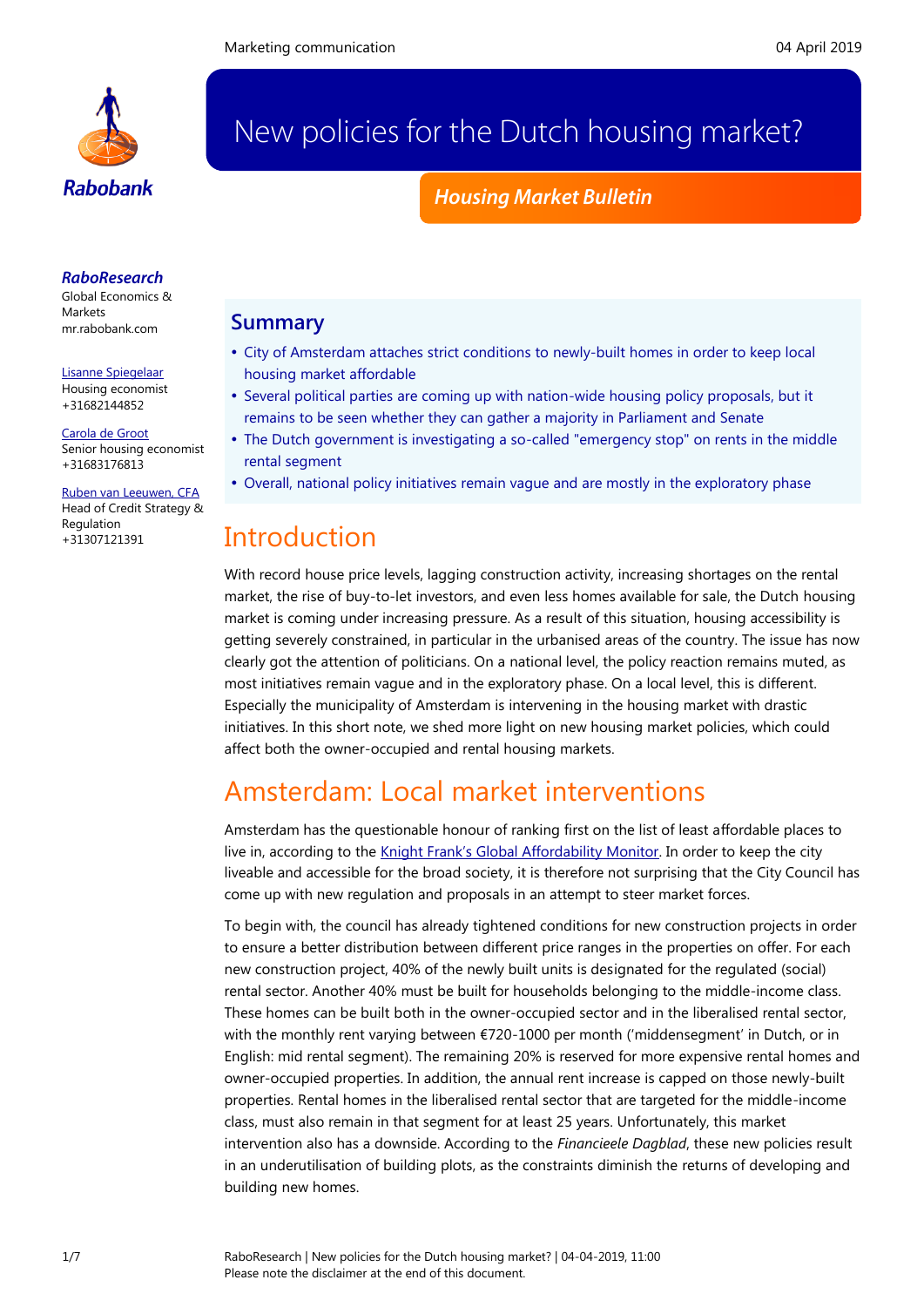Nonetheless, the Council is planning to move one step further, by setting a contractual maximum selling price in the ground lease conditions for newly built mid-priced owner-occupied houses: the maximum sale price is then set at €175-297k. In this way, households with an annual income between €38-60k should be able to afford a home and have access to the owner-occupied market. The architect of the plan, councillor Ivens (left-wing party SP), has already pointed out himself that this additional measure could result in speculation, with buyers reselling such a home for a much higher price, but he does not yet have a clear plan to prevent this. Moreover, these regulations could scare off home builders, project developers and investors even more, potentially resulting in even less supply of new homes.

The most recent initiative of the Council is to introduce a rental ban on newly built owneroccupied homes. Because the municipality owns the land through ground lease, it could insert the condition that the house is intended for the owner-occupancy now and in the future. In our understanding, it is not legally possible to introduce such a ban on existing owner-occupied homes. In the autumn of 2019, a more detailed proposal on the rental ban will be published by the Council, including the financial effects and method of enforcement.

## Stirring the political debate on a national level

On a national level, the debate around interventions on the housing market is also intensifying. In light of the recently held provincial elections, a number of political parties have voiced several proposals regarding nation-wide housing market policy.

The left-wing opposition party SP, for example, wants municipalities to be able to enforce that those who buy a home will actually live in it. GroenLinks, another left-wing opposition party, proposes setting a limit on the contribution of the fiscal appraisal value of the property ("WOZ") in the housing evaluation system used for calculating the maximum rent in the regulated rental sector, in order to guarantee that extreme house price increases do not cause higher rents. They also want to raise the upper limit for the regulated rental sector from  $\epsilon$ 720 to  $\epsilon$ 1,300 (per month), and the party wants to extend the landlord levy to smaller landlords: the levy must also apply to landlords with fewer than fifty homes.

In contrast, the coalition party ChristenUnie wants to abolish the landlord levy to give housing associations more space to invest in construction, renovation and sustainability. In addition, this party wants to exempt first-time buyers from paying a stamp duty. The three parties find common ground on increasing the stamp duty for buy-to-let investors. Several Dutch real estate lobby groups have already expressed strong criticism to these plans, which they believe will lead to decreased market functioning, less investments and a decrease in housing supply, resulting in even bigger shortages. At this point, it is uncertain whether there will be a majority in Parliament for these plans. It is even less certain whether there will be a majority for these plans in the Senate, especially after the major electoral shift during the provincial elections. Furthermore, we note that several policy makers, including DNB and the responsible minister for housing (Ollongren, D66), still seem to be keen on increasing the size (and role) of the private rental segment in the housing market.

## Plans for the middle rental segment: emergency stop on rents?

More policy focus is currently aimed at the level of rents, especially in the middle segment where rents have increased to staggering levels. This is driven by the shortages in this segment, which are expected to increase to around 200,000 housing units over the next ten years. Higher rents are constraining housing access for middle-income households, who earn too much for a rental home in the regulated (social) housing sector, and who are unwilling or – more often, unable to buy a home.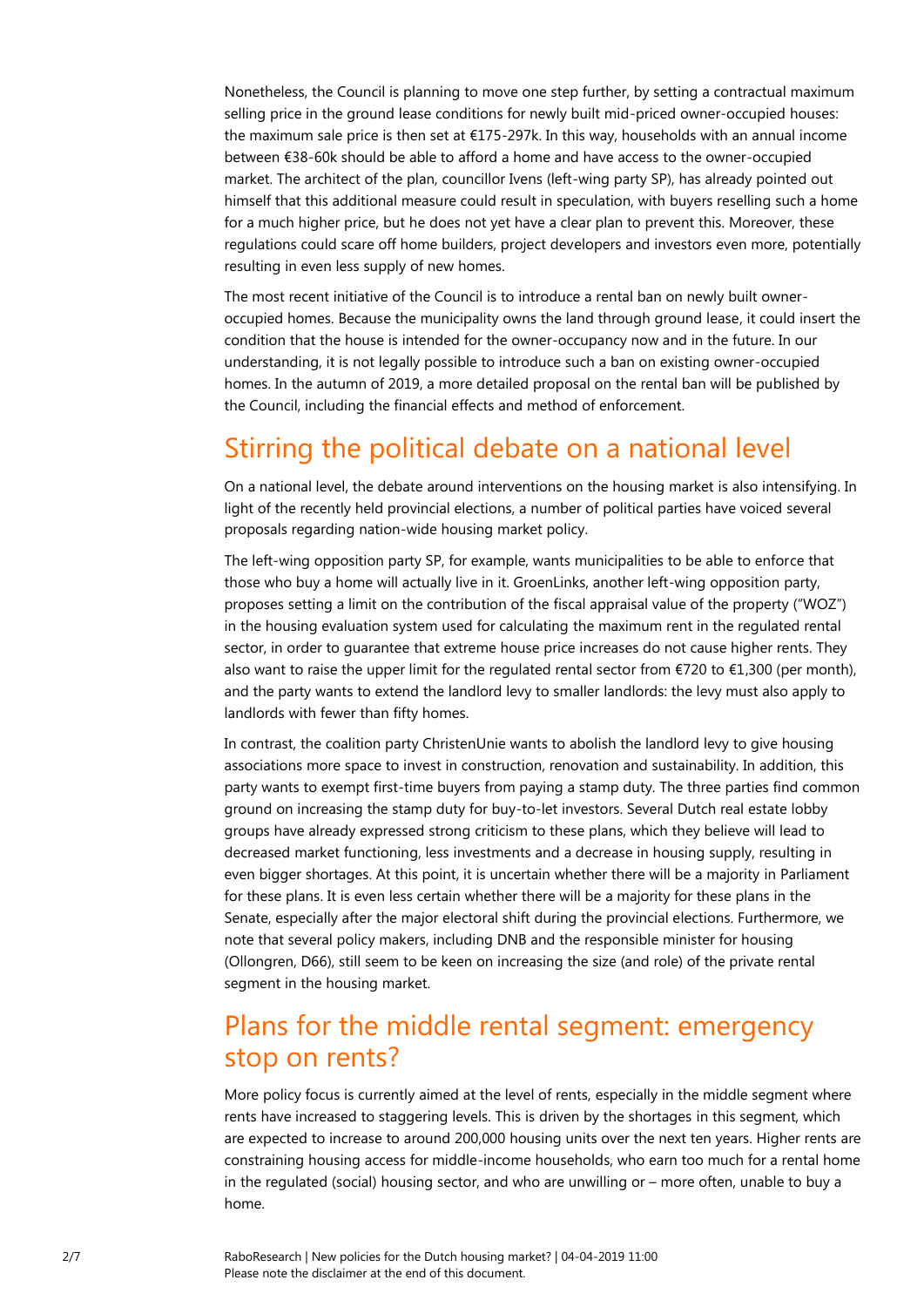For this reason, proposals have been circulating for a so-called "emergency stop" for the liberalised rental sector. The responsible minister, Ollongren, wants to grant municipalities the right to, temporarily and locally, restrict rental price rises in the liberalised rental sector so that they become affordable again for middle-income households. More specifically, it means that municipalities can maximize the initial rent in the liberalised rental sector at a certain percentage of the fiscal appraisal value of the property ("WOZ"). In this way, exorbitant rents must be prevented.

This, of course, could have an impact on property developers' and investors' willingness to invest in the Dutch rental market. Therefore, the minister emphasises that such a measure shouldn't affect the long-term return on their investments, i.e. it should not jeopardise new construction. Before hitting the emergency button, the minister first wants to examine the externalities around such a measure.

Apart from the question whether this plan is desirable in the long term, such a measure will contribute to the desired result in the short term: according to calculations by the municipality of Amsterdam, the plans can provide up to 30,000 extra homes in the mid rental segment.

Moreover, a recent debate on the shortage of homes in the mid rental segment showed that there appears to be a parliamentary majority for giving housing associations free rein in deciding whether to build houses for the mid rental segment. They currently need to assess whether or not there are any market parties willing to build new homes in that segment before taking on the job. The minister herself opposes this proposal, out of fear that it will harm the level-playing field between market parties and housing associations, since the latter already work in close collaboration with the municipalities.

## National Housing Agenda and Regulated Rental Agreement

Other policy initiatives on a national scale, including plans to stimulate home building activity, remain much vaguer. In May last year, several stakeholders presented their plans for improving the Dutch housing market in a document called the National Housing Agenda. The main goals are to focus on accelerating and increasing home construction, making better use of existing housing stock and keeping housing affordable. The Housing Agenda outlines the most important areas for improvement, but is lacking explicit goals. Instead of presenting a plan on how to reach the goals, issues and goals are being formulated rather vaguely in terms of "we are going to investigate" and "we are looking at". Nevertheless, the document does contain a few detailed plans, such as setting up an investment fund for the pre-financing of complex inner-city transitions: such projects currently often fail because of high initial investments.

Following this National Housing Agenda, Aedes (the lobby group of housing associations) and the Woonbond (an interest group representing tenants) presented the so-called Regulated Rental Agreement covering 2018-2021 in December last year. The central principle of this agreement is to improve affordability for tenants. To this end, rents may not increase more than the inflation rate in the coming years. However, this does have consequences for other necessary investments such as for new construction, renovation, and sustainability. A national framework has been chosen, within which local variations can be made if regional/local circumstances demand this.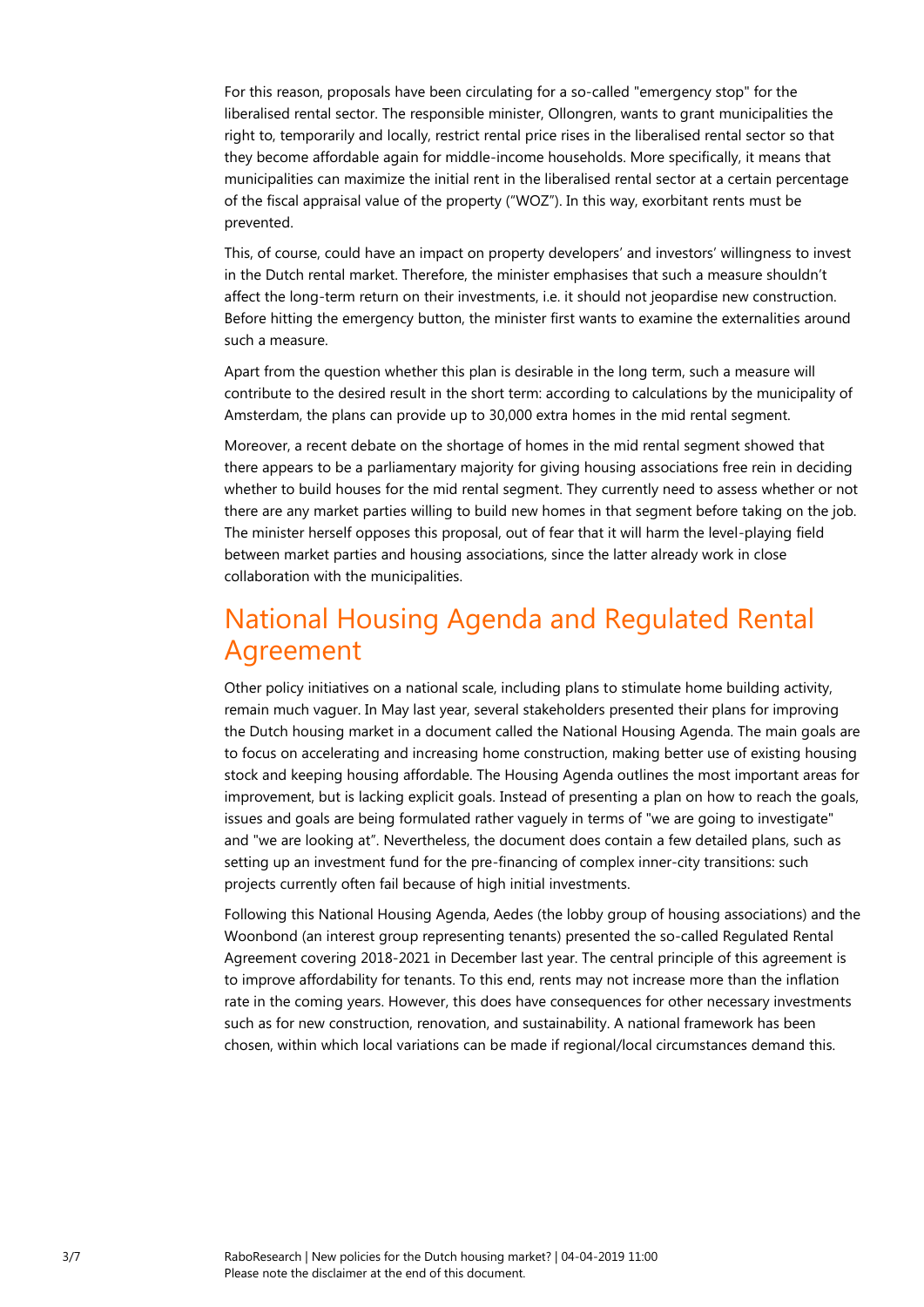### *RaboResearch*

Global Economics & Markets [mr.rabobank.com](http://mr.rabobank.com/)

### **Global Head**

**Jan Lambregts** +44 20 7664 9669 [Jan.Lambregts@Rabobank.com](mailto:Jan.Lambregts@Rabobank.com)

### **Macro Strategy**

#### **Europe**

**Elwin de Groot Head of Macro Strategy** Eurozone, ECB +31 30 712 1322 [Elwin.de.Groot@Rabobank.com](mailto:Elwin.de.Groot@Rabobank.com)

#### **Bas van Geffen**

**Quantitative Analyst** ECB +31 30 712 1046 [Bas.van.Geffen@Rabobank.com](mailto:Bas.van.Geffen@Rabobank.com)

#### **Alexandra Dumitru**

**Economist** UK, Ireland +31 30 216 0441 [Alexandra.Dumitru@Rabobank.nl](mailto:Alexandra.Dumitru@Rabobank.nl)

#### **Americas**

#### **Philip Marey**

**Senior Market Strategist** United States, Fed +31 30 712 1437 [Philip.Marey@Rabobank.com](mailto:Philip.Marey@Rabobank.com)

#### **Mauricio Oreng**

**Senior Market Strategist** Brazil +55 11 5503 7315 [Mauricio.Oreng@Rabobank.com](mailto:Mauricio.Oreng@Rabobank.com)

#### **Asia-Pacific**

#### **Michael Every**

**Senior Market Strategist** Asia, Australia, New Zealand +852 2103 2612 [Michael.Every@Rabobank.com](mailto:Michael.Every@Rabobank.com)

### **FX Strategy**

## **Jane Foley**

**Head of FX Strategy** G10 FX +44 20 7809 4776 [Jane.Foley@Rabobank.com](mailto:Jane.Foley@Rabobank.com)

#### **Stefan Koopman**

**Market Economist** Eurozone, UK +31 30 712 1328 [Stefan.Koopman@Rabobank.com](mailto:Stefan.Koopman@Rabobank.com)

### **Wim Boonstra**

**Senior Advisor** Germany +31 30 216 2666 [Wim.Boonstra@Rabobank.nl](mailto:Wim.Boonstra@Rabobank.nl)

#### **Maartje Wijffelaars**

**Senior Economist** Italy, Spain, Portugal, Greece +31 30 216 8740 [Maartje.Wijffelaars@Rabobank.nl](mailto:Maartje.Wijffelaars@Rabobank.nl)

#### **Teeuwe Mevissen**

**Senior Market Economist** Eurozone +31 30 712 1509 [Teeuwe.Mevissen@Rabobank.com](mailto:Teeuwe.Mevissen@Rabobank.com)

#### **Koen Verbruggen**

**Economist** France +31 6 129 73 956 Koen.Verbruggen@Rabobank.nl

#### **Michiel van der Veen**

**Economist** Eurozone +31 6 831 34 616 Michiel.van.der.Veen@rabobank.nl

#### **Christian Lawrence**

**Senior Market Strategist** Canada, Mexico +1 212 808 6923 [Christian.Lawrence@Rabobank.com](mailto:Christian.Lawrence@Rabobank.com)

### **Hugo Erken**

**Head of International Economics** United States +31 30 215 2308 [Hugo.Erken@Rabobank.nl](mailto:Hugo.Erken@Rabobank.nl)

#### **Björn Giesbergen Senior Economist** China, Japan +31 30 216 2562 [Bjorn.Giesbergen@Rabobank.nl](mailto:Bjorn.Giesbergen@Rabobank.nl)

**Hugo Erken Head of International Economics** India +31 30 215 2308 [Hugo.Erken@Rabobank.nl](mailto:Hugo.Erken@Rabobank.nl)

#### **Piotr Matys**

**FX Strategist** Central & Eastern Europe FX +44 20 7664 9774 [Piotr.Matys@Rabobank.com](mailto:Piotr.Matys@Rabobank.com)

## **Christian Lawrence**

**Senior Market Strategist** LatAm FX +1 212 808 6923 [Christian.Lawrence@Rabobank.com](mailto:Christian.Lawrence@Rabobank.com)

4/7 RaboResearch | New policies for the Dutch housing market? | 04-04-2019 11:00 Please note the disclaimer at the end of this document.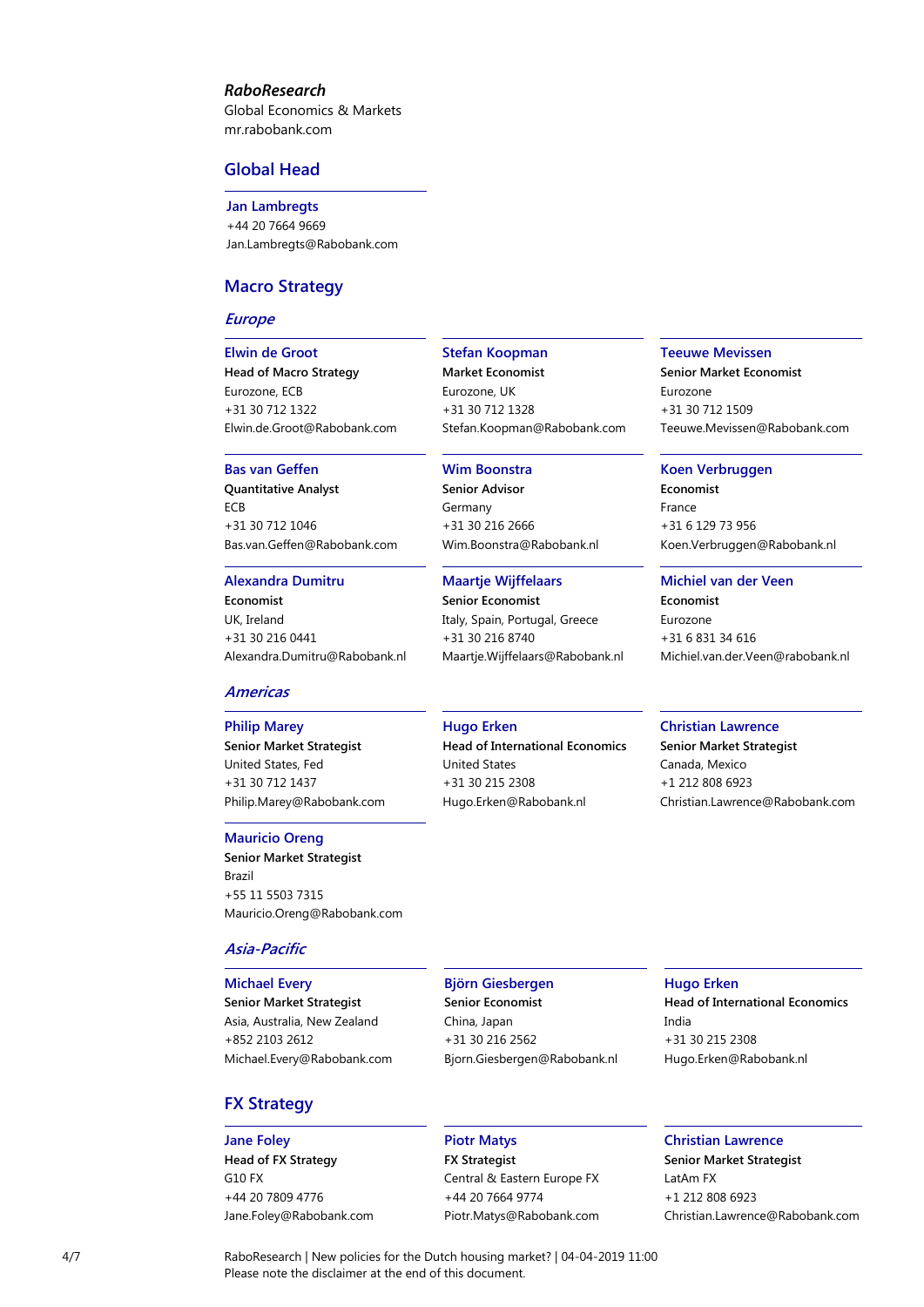## **Rates Strategy**

#### **Richard McGuire**

**Head of Rates Strategy** +44 20 7664 9730 [Richard.McGuire@Rabobank.com](mailto:Richard.McGuire@Rabobank.com)

#### **Lyn Graham-Taylor**

**Senior Rates Strategist** +44 20 7664 9732 [Lyn.Graham-Taylor@Rabobank.com](mailto:Lyn.Graham-Taylor@Rabobank.com)

#### **Matt Cairns**

**Senior SSA Strategist** +44 20 7664 9502 [Matt.Cairns@Rabobank.com](mailto:Matt.Cairns@Rabobank.com)

## **Credit Strategy & Regulation**

#### **Ruben van Leeuwen**

**Head of Credit Strategy** ABS, Covered Bonds +31 30 712 1391 [Ruben.van.Leeuwen@Rabobank.com](mailto:Ruben.van.Leeuwen@Rabobank.com)

#### **Bas van Zanden**

**Senior Analyst** Pension funds, Regulation +31 30 712 1869 [Bas.van.Zanden@Rabobank.com](mailto:Bas.van.Zanden@Rabobank.com)

## [Vaclav.Vacikar@Rabobank.com](mailto:Vaclav.Vacikar@Rabobank.com) **Cas Bonsema**

**Vaclav Vacikar**

**Analyst** Financials +31 30 712 1519

**Analyst** ABS +31 30 712 1849 [Cas.Bonsema@Rabobank.com](mailto:Cas.Bonsema@Rabobank.com)

## **Hyung-Ja de Zeeuw**

**Senior Strategist** Corporates +31 30 712 1555 [Hyung-Ja.de.Zeeuw@Rabobank.com](mailto:Hyung-Ja.de.Zeeuw@Rabobank.com)

### **Energy Markets**

## **Ryan Fitzmaurice**

**Energy Strategist** +1 212 916 7874 [Ryan.Fitzmaurice@Rabobank.com](mailto:Ryan.Fitzmaurice@Rabobank.com)

## **Agri Commodity Markets**

#### **Stefan Vogel**

**Head of ACMR**  +44 20 7664 9523 [Stefan.Vogel@Rabobank.com](mailto:Stefan.Vogel@Rabobank.com) **Carlos Mera**

**Senior Commodity Analyst** +44 20 7664 9512 [Carlos.Mera@Rabobank.nl](mailto:Carlos.Mera@Rabobank.nl)

**Michael Magdovitz Commodity Analyst** +44 20 7664 9969 [Michael.Magdovitz@Rabobank.com](mailto:Michael.Magdovitz@Rabobank.com)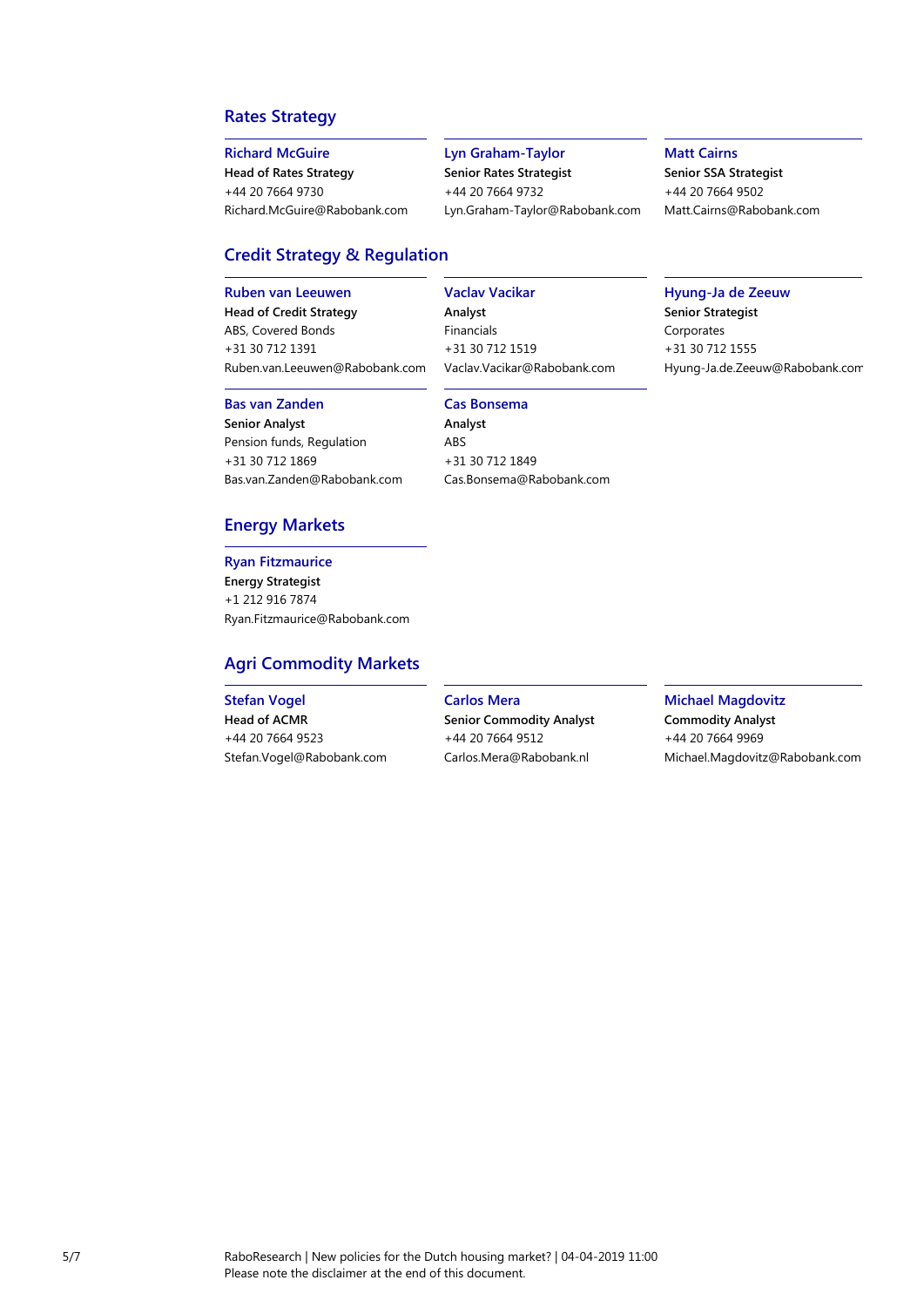## *Client coverage*

### **Wholesale Corporate Clients**

| Martijn Sorber  | Global Head            | +31 30 712 3578  | Martijn.Sorber@Rabobank.com  |
|-----------------|------------------------|------------------|------------------------------|
| Hans Deusing    | <b>Netherlands</b>     | +31 30 216 9045  | Hans.Deusing@Rabobank.com    |
| David Kane      | Europe                 | +44 20 7664 9744 | David.Kane@Rabobank.com      |
| Neil Williamson | North America          | +1 212 808 6966  | Neil.Williamson@Rabobank.com |
| David Teakle    | Australia, New Zealand | +61 2 8115 3101  | David.Teakle@Rabobank.com    |
| Ethan Sheng     | Asia                   | +852 2103 2688   | Ethan.Sheng@Rabobank.com     |
| Ricardo Rosa    | Brazil                 | +55 11 5503 7150 | Ricardo.Rosa@Rabobank.com    |

#### **Financial Institutions**

| <b>Eddie Villiers</b> | Global Head                                                            |                  | +44 20 7664 9834   Eddie.Villiers@Rabobank.com |
|-----------------------|------------------------------------------------------------------------|------------------|------------------------------------------------|
| Roeland Bronsveld     | Benelux                                                                | +31 30 216 9030  | Roeland.Bronsveld@Rabobank.com                 |
| Krishna Nayak         | Germany, Austria, CEE                                                  |                  | +44 20 7664 9883 Krishna.Nayak@Rabobank.com    |
| Philippe Macart       | France                                                                 |                  | +44 20 7664 9893 Philippe.Macart@Rabobank.com  |
| Mauro Giachero        | Italy                                                                  |                  | +44 20 7664 9892 Mauro.Giachero@Rabobank.com   |
| Martin Best           | UK, Scandinavia, Middle East +44 20 7809 4639 Martin.Best@Rabobank.com |                  |                                                |
| Paul Duddy            | <b>USA</b>                                                             | +1 212 916 3799  | Paul.Duddy@Rabobank.com                        |
| Wouter Eijsvogel      | <b>Treasury Sales Europe</b>                                           | +31 30 216 9723  | Wouter.Eijsvogel@Rabobank.com                  |
| David Pye             | <b>Central Banks</b>                                                   | +44 20 7664 9865 | David.Pye@Rabobank.com                         |

## **Capital Markets**

| Herald Top            | Global Head of Capital<br>Markets        | +31 30 216 9501  | Herald.Top@Rabobank.com          |
|-----------------------|------------------------------------------|------------------|----------------------------------|
| Nader Pasdar          | Capital Markets USA                      | +1 212 808 6861  | Nader.Pasdar@Rabobank.com        |
| Adam Wotton           | Capital Markets Asia                     | +852 2103 2629   | Adam.Wotton@Rabobank.com         |
| Willem Kröner         | Global Head of Equity<br>Capital Markets | +31 30 712 4783  | Willem.Kroner@Rabobank.com       |
| Crispijn Kooijmans    | DCM FIs & SSAs                           | +31 30 216 9028  | Crispijn.Kooijmans@Rabobank.com  |
| Bjorn Alink           | DCM Securitisation &<br>Covered Bonds    | +31 30 216 9393  | Bjorn.Alink@Rabobank.com         |
| Othmar ter Waarbeek   | DCM Corporate Bonds                      | +31 30 216 9022  | Othmar.ter.Waarbeek@Rabobank.com |
| Joris Reijnders       | DCM Corporate Loans                      | +31 30 216 9510  | Joris.Reijnders@Rabobank.com     |
| <b>Brian Percival</b> | DCM Leveraged Finance                    | +44 20 7809 3156 | Brian.Percival@Rabobank.com      |